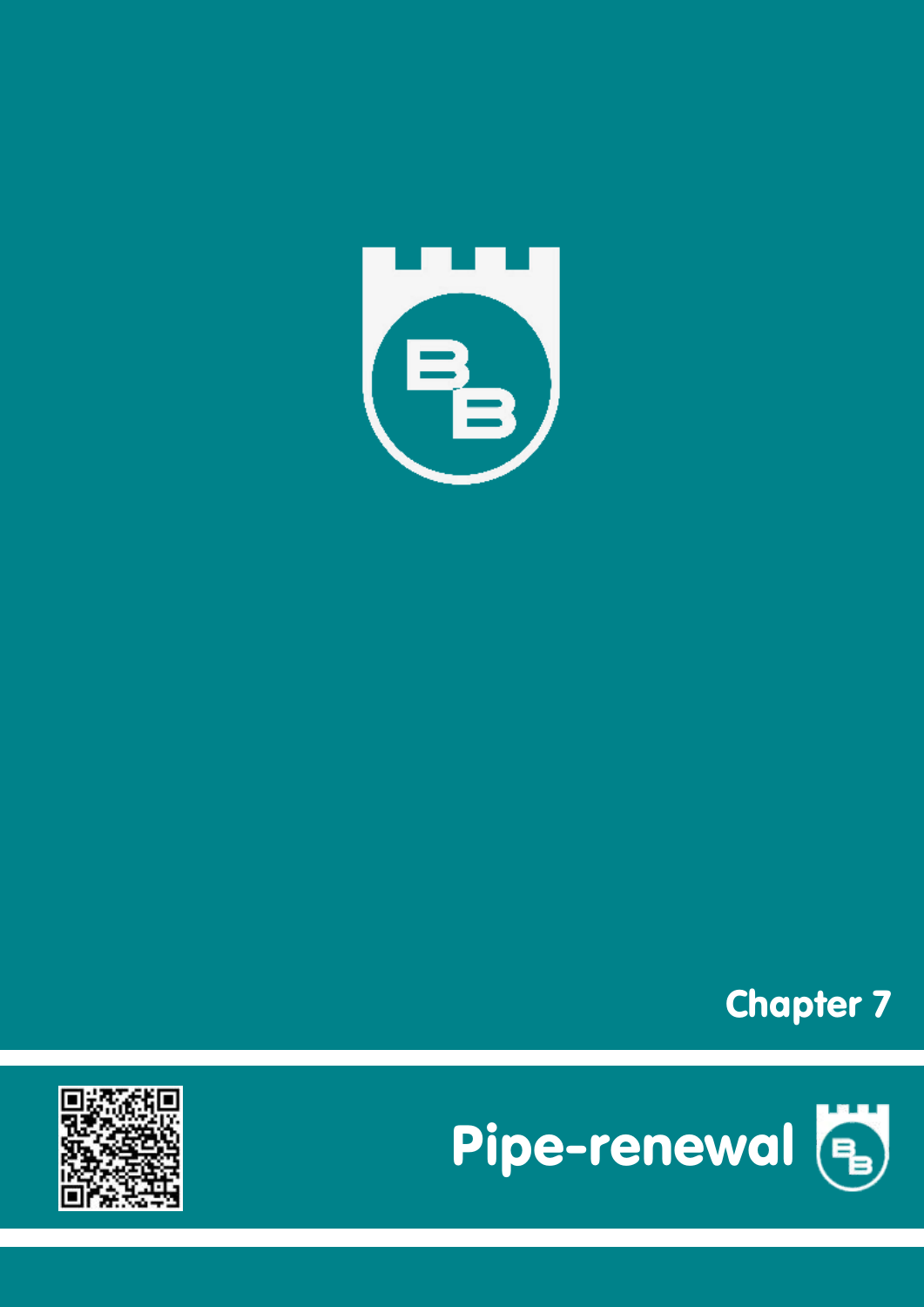# Capstan Winches for Pipe Renewal 30-50 kN RW 3000 RW 4000 RW 5000

**Cable Laying Machinery Pipe Renewal Winches Asphalt Recycler Accessories**



#### **The approved and compact Bagela Pipe Renewal Winches in their new cover, made of Terpolymer (ABS).**

The longevity of the winch aggregate in combination with this housing makes the winch a worth-stable construction machine. The plastic is solid-coloured and available in red, blue, orange and white. Of course it can be painted although. For operation the soundproofed housing remains closed, only the cover of the control panel has to be opened.

The winch is powered by a diesel engine and is equipped with a steplessly controlled hydrostatic gear. Every Bagela Pipe Renewal Winch is outfitted with automatic hold-on system. The required line pull can be preselected by control of the hydraulic oil pump (pressure/flow control) which keeps the winching rope in permanent tension even at varying pull resistance. This system ensures full self-control of the winch and is more effective than manual control of line speed. The line pull may be increased until the hydraulic overflow valves are activated.

The winch itself is consisting of a twin capstan drive and rope storage drum with automatic rope stacking device. A rope protecting, grooved double capstan system generates the whole pulling force. The chassis is spring mounted and can be approved with **100 km/h** (depending on national road traffic regulations).





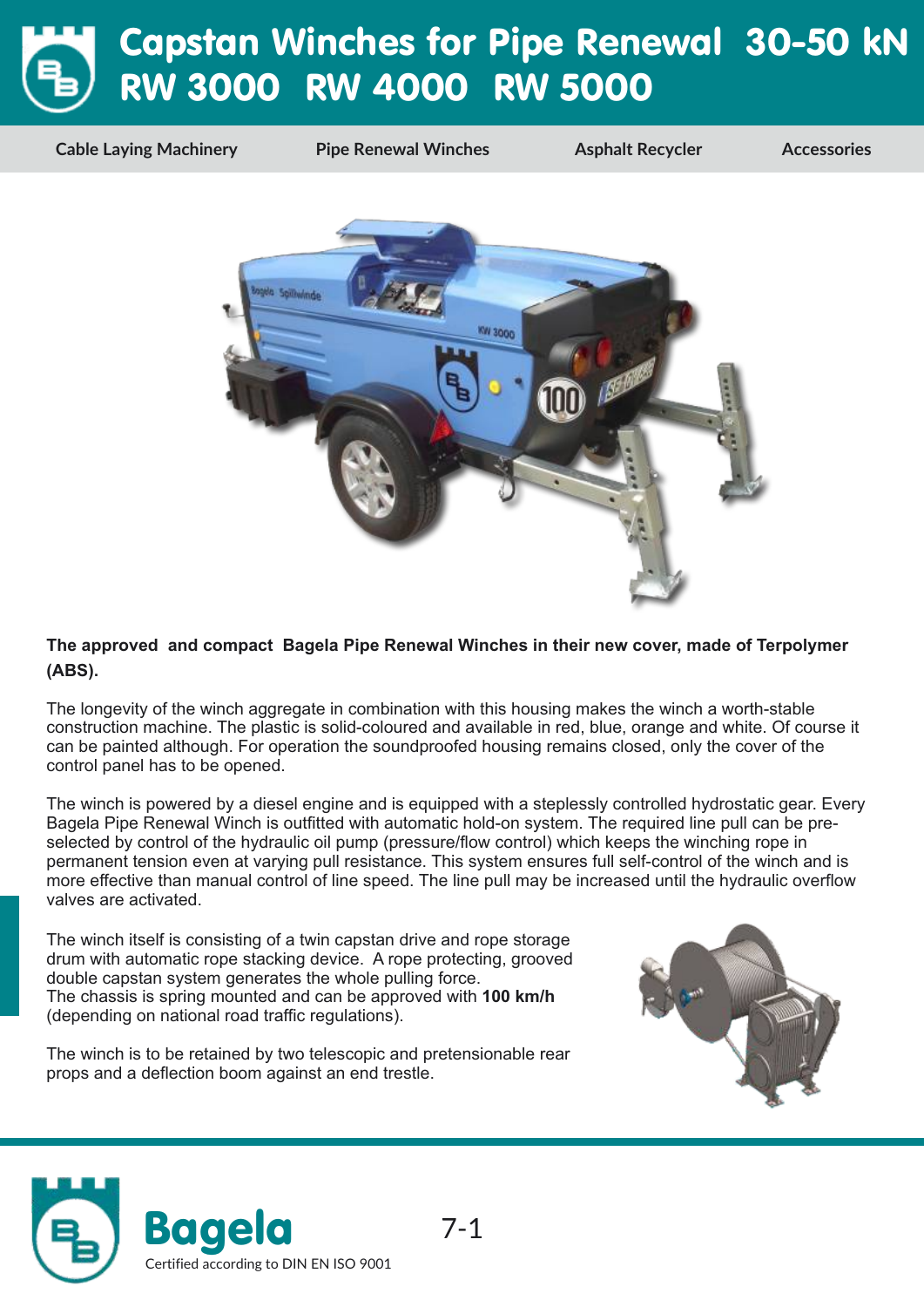### Capstan Winches for Pipe Renewal Systems 30-50 kN RW 3000 - RW 4000 - RW 5000

**Cable Laying Machines Pipe Renewal Winches Asphalt Recycler Accessories**

### **Winch control**

#### **Serial outfit: Optional:**

- **Hydr. Pulling force indicator**
- Gear speed shifter **•**
- **Pulling force pre-selection**
- Rope speed **•**

desired.

needed .

can remain.

**Accessory capstan**

**Additional outfit:**

**Telescopic deflection boom:**

For pulling in the UV radiator.

- Rope: In/Stop/Out **•**
- Emergency stop **•**
- Elapsed hour counter **•**
- Backwards extendable and **•** lowerable rear props
- Central loading rail on top **•**

- Remote Control **•**
- Printer **•**
- PC 310, with Touchscreen: **•**
- Preselected pulling force
- Actual pulling force
- Length (progress bar)
- Speed

The plastic housing is solid-coloured and available in red, blue, orange and white. It may be painted in any RAL colour if

Other type of engines, chassis, paintings and more rope if

**Dimensions and weights may differ if extras are fitted.**

deflection boom. An appropriate holder at the winch assures the safe transport of the boom in which the end of the rope

All Bagela winches can be fitted out with a telescopic

- USB Port (no add. Software neccessary)



Easy maintenance: If needed the cover can be lifted totally.



Winch control with PC 310





| <b>Type</b>       | max. pulling<br>force kN | max. pulling<br>speed | Engine<br><b>Diesel</b> | Rope<br>length | Rope<br>diam. | Length<br>mm | Width<br>mm | Height<br>mm | Weight kg | Order-No.  |
|-------------------|--------------------------|-----------------------|-------------------------|----------------|---------------|--------------|-------------|--------------|-----------|------------|
|                   |                          | m/min                 | kW                      | m              | mm            |              |             |              |           |            |
| <b>RW</b><br>3000 | 30                       | 40                    | 16.5                    | 300            | 10            | 3800         | 1650        | 1380         | 1300      | 001.002.16 |
| <b>RW</b><br>4000 | 40                       | 35                    | 22                      | 300            |               | 4450         | 1650        | 1380         | 1450      | 001.003.13 |
| <b>RW</b><br>5000 | 50                       | 30                    | 22                      | 300            | 12            | 4450         | 1650        | 1380         | 1450      | 001.004.28 |

**Technical Data**

Specifications are subject to change without notice. Output details are depending on use conditions.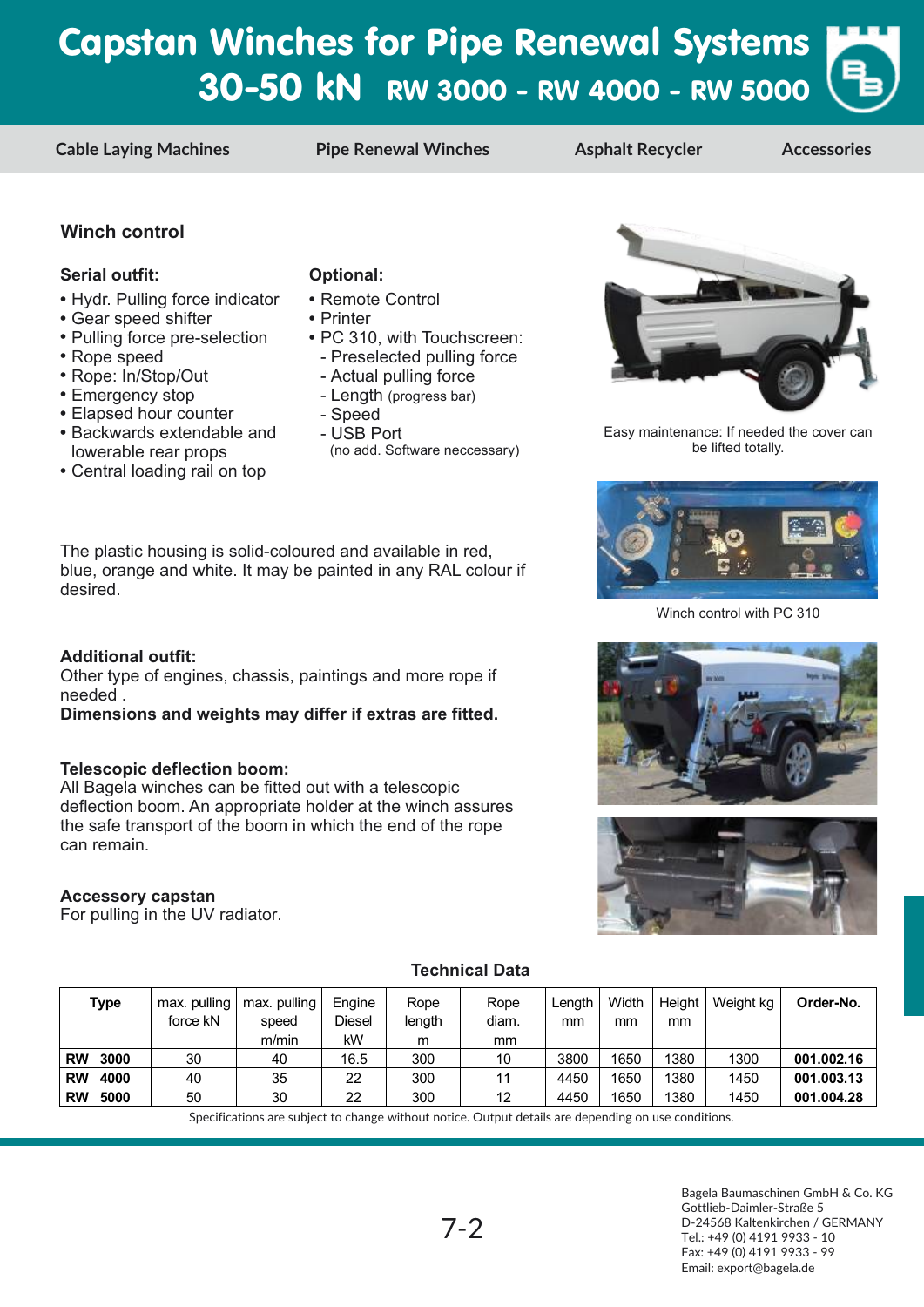## Capstan Winches for Pipe Renewal Systems 100-1000 kN RW 10

**Cable Laying Machinery Pipe Renewal Winches Asphalt Recycler Accessories**



- **• Lockable, sound proved ABS plastic housing**
- **• Interior freely accessible by upwards tiltable side parts**
- **• Higher rope output speed up to 100 m/min possible**
- **• Longer rope length possible**
- **• Fully tinted ABS housing in red, blue, white and orange**
- **• Deflection boom optional, stored in the housing with pivot mounting**
- **• Front supports countersunk in the housing**
- **• Minimal noise immission, operation of the winch with closed housing, only operation panel remains open**

Specifications are subject to change without notice. Output details are depending on use conditions.



ä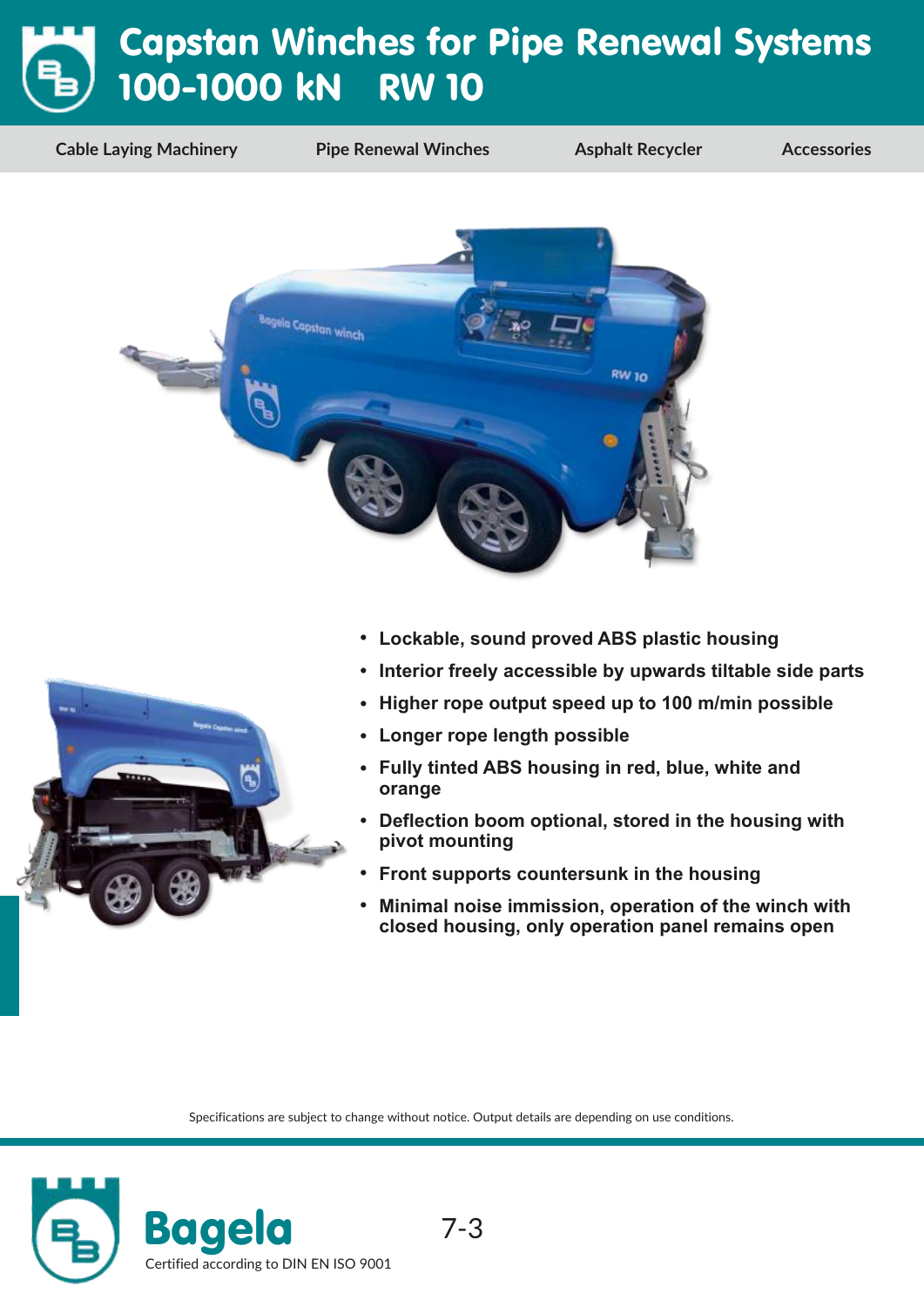## Capstan Winches for Pipe Renewal Systems 100-1000 kN RW 10 RW 20 RW 40 RW 100

**Cable Laying Machines Pipe Renewal Winches Asphalt Recycler Accessories**

**Bagela RW 20** Renewal of sewer pipe



**Bagela RW 40** for swage lining of Scottish offshore pipelines





**Bagela RW 100** Crossing below the river Rhine

Specifications are subject to change without notice. Output details are depending on use conditions.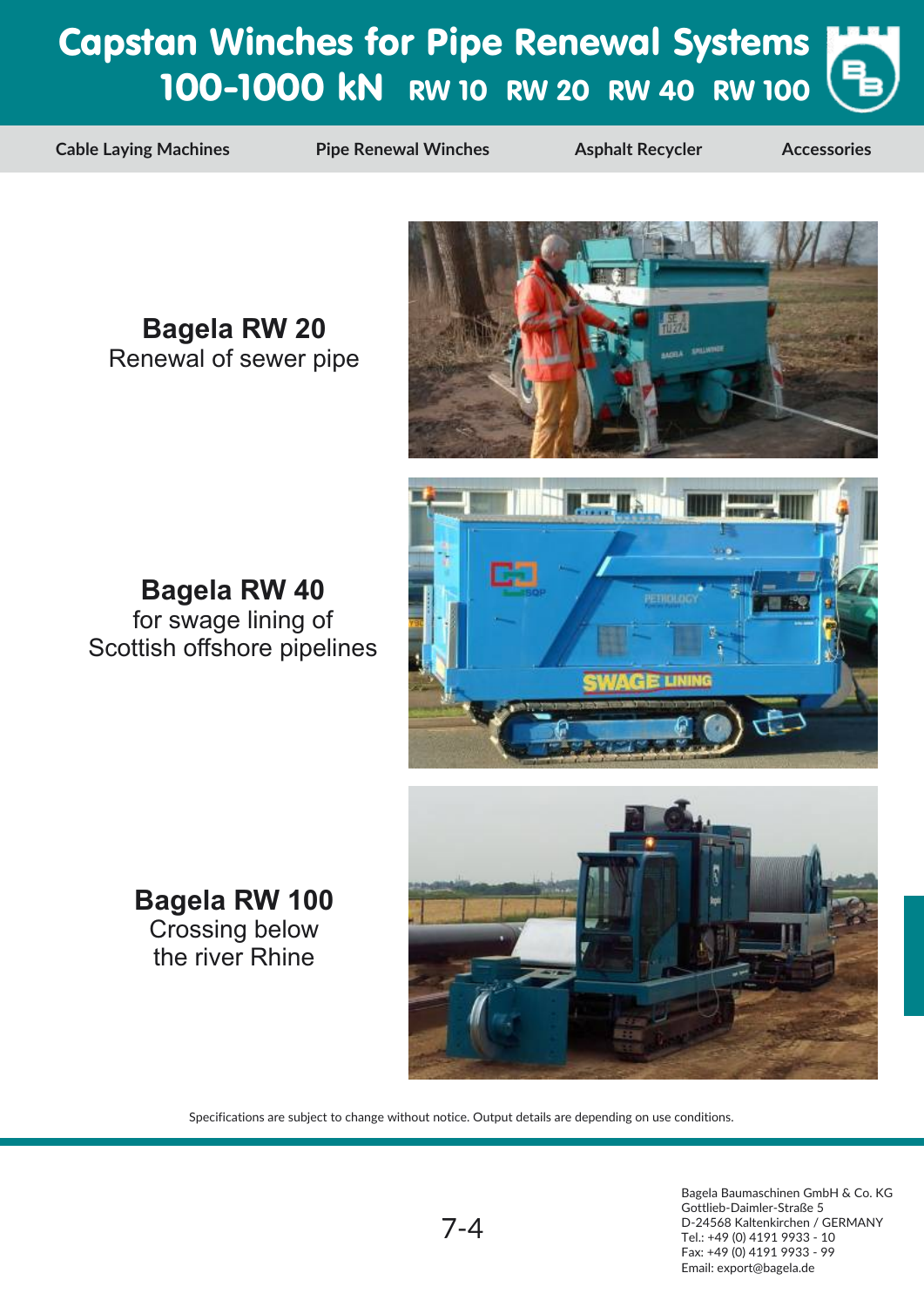# Capstan Winches for Pipe Renewal 100-1000 kN RW 10 RW 20 RW 40 RW 100

**Cable Laying Machinery Pipe Renewal Winches Asphalt Recycler Accessories**



Winch control with PC 310

#### **Winch control**

#### **Serial outfit: Optional:**

- **Hydr. Pulling force indicator**
- Gear speed shifter **•**
- Pulling force reselection **•**
- Rope speed **•**
- Rope: In/Stop/Out **•**
- Emergency stop **•**
- Elapsed hour counter **•**

- Remote Control **•**
- Printer **•**
- PC 310, indicating: **•**
- Preselected pulling force
- Actual pulling force
- Length (progress bar)
- Speed
- USB-port
- (no add. software neccessary)

The winch is powered by a Diesel engine and is equipped with a steplessly controlled hydrostatic gear. Every Bagela Pip Renewal Winch is equipped with the automatic hold-on system. The required line pull can be preselected by control of the hydraulic oil pump (pressure/flow control) which will keep the winching rope in permanent tension even at varying pull resistance. This system ensures full self-control of the winch and is more effective than manual control of the line speed. The line pull may be increased until the hydraulic overflow valves are activated. The winch itself is consisting of a twin capstan drive and rope storage drum with automatic rope stacking device. The whole pulling force is generated by a grooved double capstan system.

For operation the plastic or respectively the steel made and soundproofed housing remains closed, only the cover of the control panel has to be opened.

The winch is to be retained by two telescopic and pretension- able rear props and a deflection boom against an end trestle.





#### **Additional outfit:**

Other type of engines, chassis, paintings and more rope if needed. **Dimensions and weights may differ if extras are fitted.**

|           | <u>Technical Data</u> |             |                                |                        |                      |             |                      |              |              |             |              |              |            |
|-----------|-----------------------|-------------|--------------------------------|------------------------|----------------------|-------------|----------------------|--------------|--------------|-------------|--------------|--------------|------------|
|           | <b>Type</b>           | Force<br>kN | Max. Pulling<br>Speed<br>m/min | Engine<br>Diesel<br>kW | Rope-<br>Length<br>m | Diam.<br>mm | Chassis<br>Twin axle | <b>Brake</b> | Length<br>mm | Width<br>mm | Height<br>mm | Weight<br>kg | Order-No.  |
| <b>RW</b> | 10                    | 100         | 60                             | 22                     | 300                  | 16          | Height adj.          | overrun      | 5200         | 1850        | 1650         | 2650         | 002.003.01 |
| <b>RW</b> | 20                    | 200         | 30                             | 36                     | 300                  | 22          | Height adj.          | overrun      | 5000         | 2000        | 2000         | 5200         | 002.301.01 |
| <b>RW</b> | 40                    | 400         | 25                             | 74                     | 1100                 | 32          | On tracks            |              | 4750         | 2550        | 2500         | 20000        | 002.603.03 |
|           | <b>RW 100</b>         | 1000        | 25                             | 140                    | 1500                 | 52          | On tracks            |              | 6000         | 2730        | 3450         | 20000        | 032.505.00 |
|           |                       |             |                                | Rope storage           |                      |             | On tracks            |              | 4750         | 2700        | 3250         | 25000        | 032.560.00 |

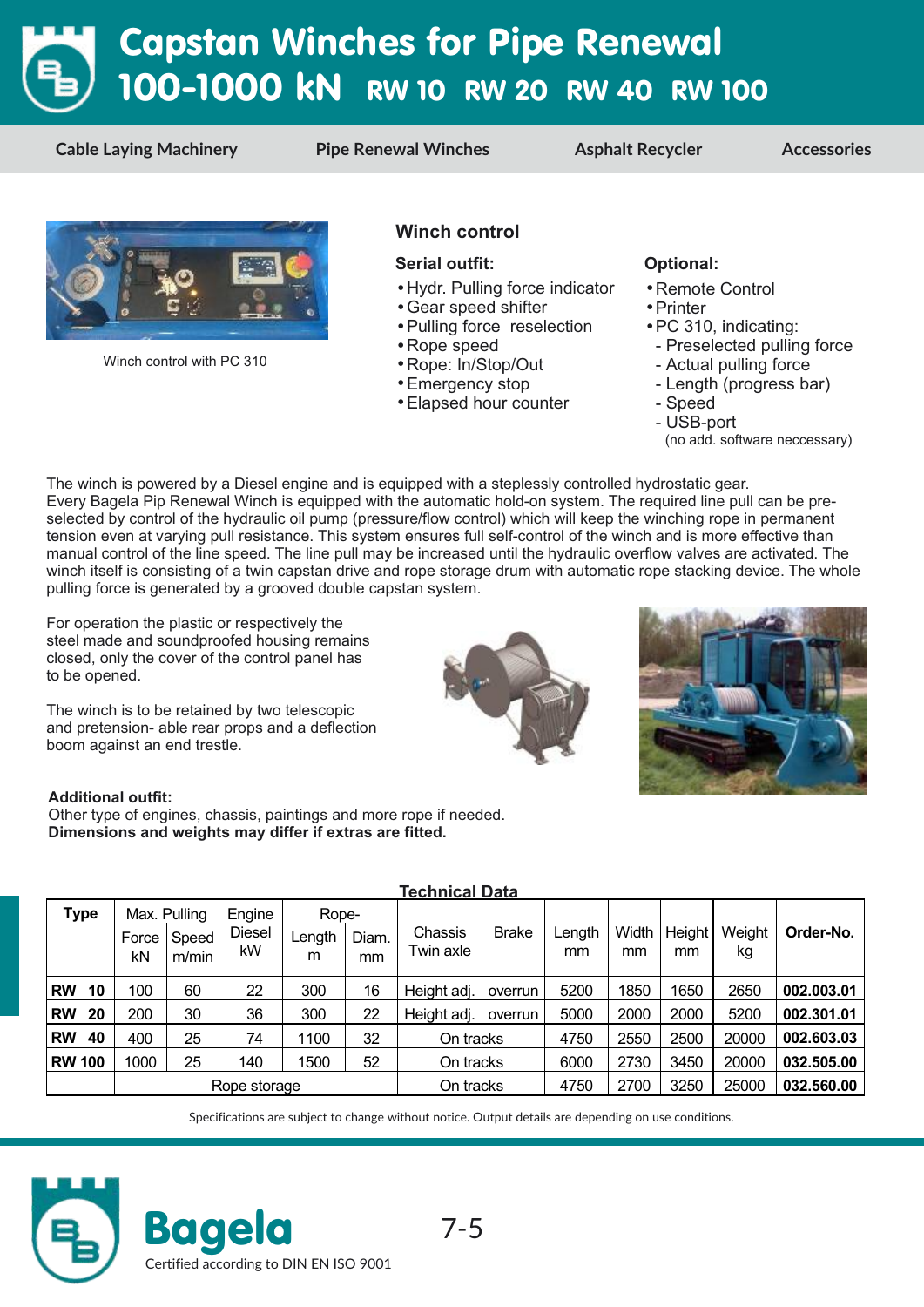# Capstan Winches for Pipe Renewal Systems 100-1000 kN RW 100

**Cable Laying Machines Pipe Renewal Winches Asphalt Recycler Accessories**



### **RW 100**

at the reconstruction of the main water supply via pipe reducing system from a pipe diameter of 1030 mm down to 919 mm in Great Britain.

The distances between the excavating pit were extended up to 800 m. The Pulling speed was at an average of 3 m/min.

Specifications are subject to change without notice. Output details are depending on use conditions.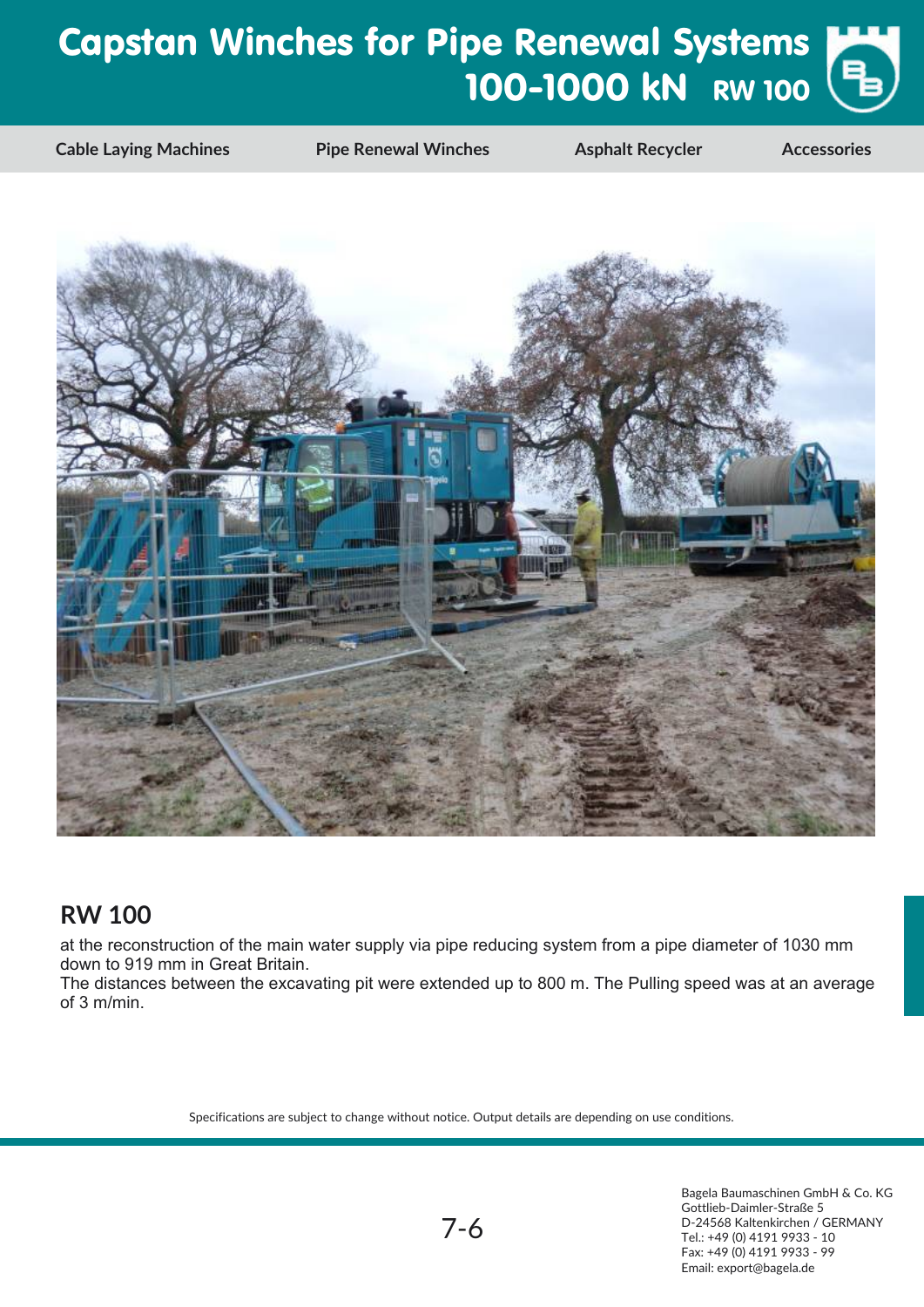

**Cable Laying Machinery Pipe Renewal Winches Asphalt Recycler Accessories**

### **Telescopic deflection booms for Bagela capstan winches**



### **Telescopic deflection boom**

with revolute joint

| Type of winch | Max. boom<br>length | Order-No.  |
|---------------|---------------------|------------|
| RW 3000-5000  | 2500 mm             | 004.014.01 |
| RW 10         | 5000 mm             | 004.001.02 |
| <b>RW 20</b>  | 5000 mm             | 004.034.04 |
|               |                     |            |

**Adjustable spindles**

with revolute joint

| Type of winch | Max. boom<br>length | Order-No.  |
|---------------|---------------------|------------|
| RW 3000-5000  | 2500 mm             | 004.074.00 |
| <b>RW 10</b>  | 5000 mm             | 004.075.00 |
| <b>RW 20</b>  | 5000 mm             | 004.065.00 |
|               |                     |            |

### **Telescopic deflection boom**

with two adjustable spindles and revolute joint

| Type of winch | Max. boom | Order-No.  |
|---------------|-----------|------------|
|               | length    |            |
| RW 10         | 5000 mm   | 004.001.05 |



#### **Rope deflection roller with spindles A**djustable from 920-1200 mm, Max. rope dia. 16 mm Max. working load: 100 kN, Weight: 55 kg **Order No.: 004.219.00**

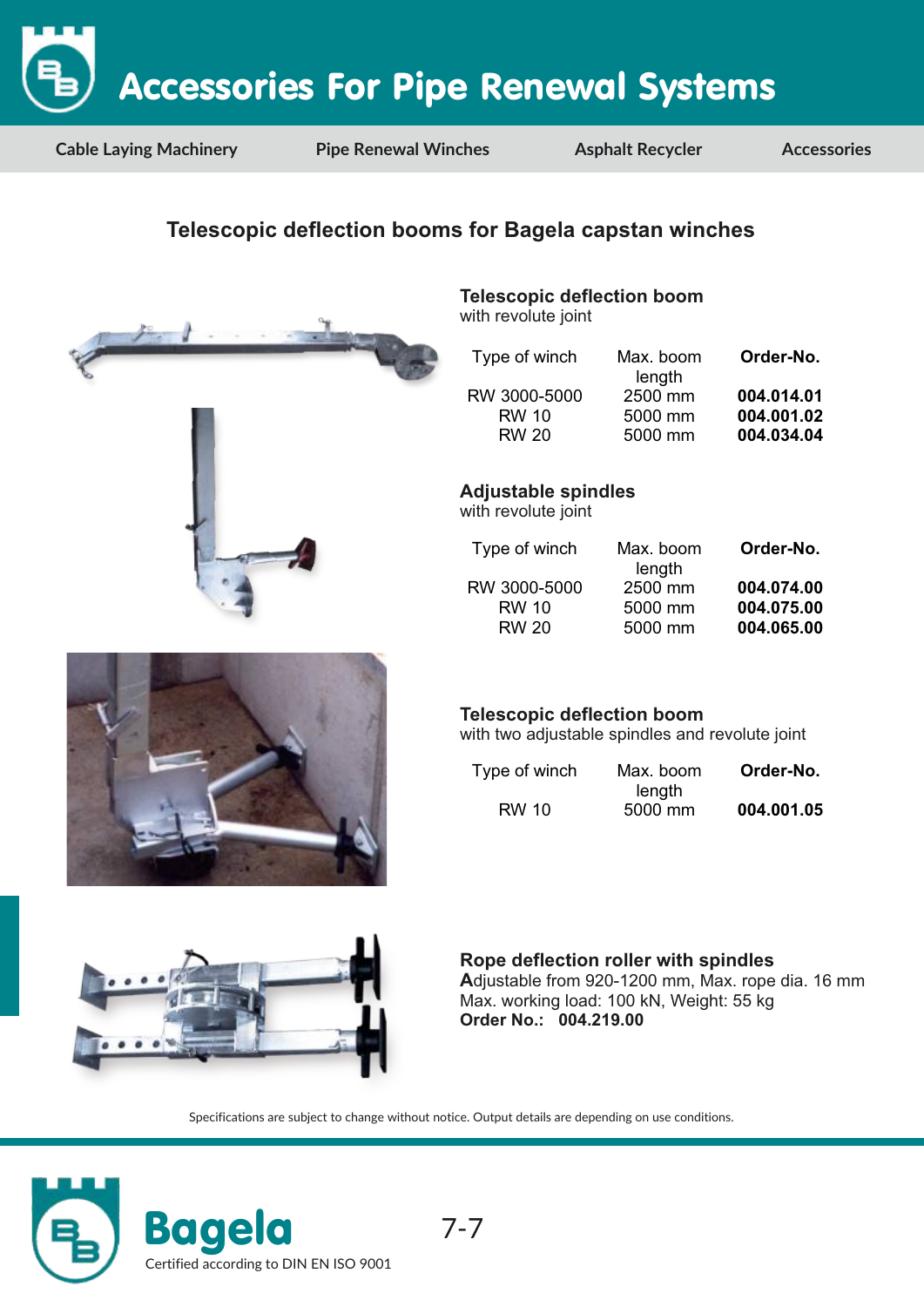**Cable Laying Machines Pipe Renewal Winches Asphalt Recycler Accessories**

#### **Manhole tensioning pulley**

There is hardly ever space enough between the tube exit and the deflection pulley when cleaning appliances or cameras are pulled through. Using the Bagela tensioning pulley the whole cross section of the manhole is used. The deflection pulley is set against the manhole wall and tightened with two threaded spindles. Due to the inclined position of the spindles the pulley gets increasingly pressed against the manhole wall with rising pulling force. The groove and size of the pulley allow it to be used also for camera cable. The rope or cable is held on the pulley by means of three pins.

| Max. Working load | Weight  | Order-No.  |
|-------------------|---------|------------|
| 20 KN             | 29.2 kg | 004.224.00 |
| 50 kN             | 52 kg   | 004.224.50 |

#### **Rope protection roller for pipe cleaning**

During pipe cleaning, winches cannot always be placed in a straight line with the excavation, so that the rope may rub against the wall. The rope protection roller will prevent such rubbing and will ensure that the cleaning gear is pulled out unhindered.

| Diameter range | Weight | Order-No.  |
|----------------|--------|------------|
| $100 - 350$ mm | 18 kg  | 004.223.10 |
| $200 - 550$ mm | 20 kg  | 004.223.15 |

Different sizes on request.

Specifications are subject to change without notice. Output details are depending on use conditions.





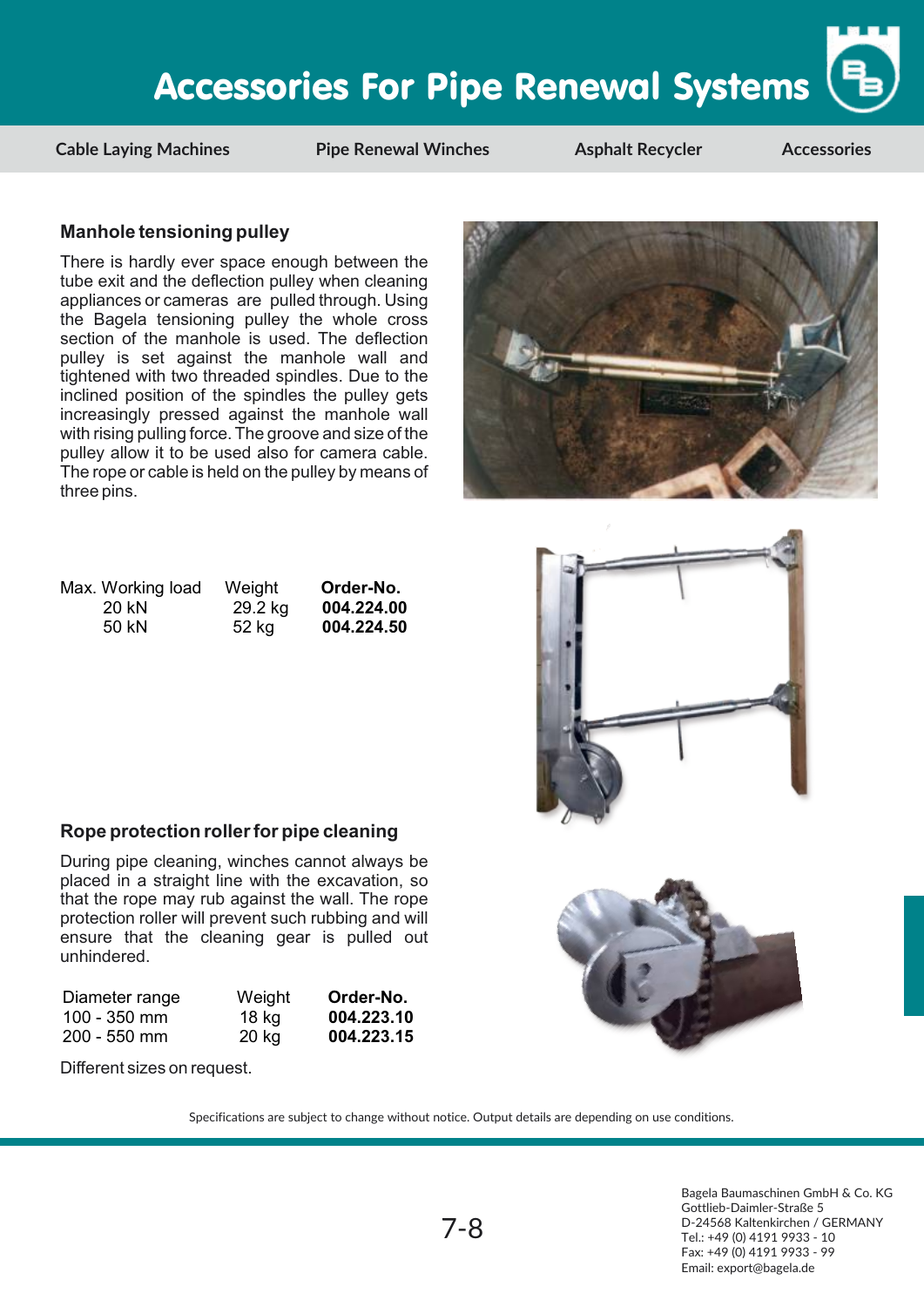**Cable Laying Machinery Pipe Renewal Winches Asphalt Recycler Accessories**







#### **Spongeball for final cleaning**

| Ball-Ø           | Weight     | Order-No.  |
|------------------|------------|------------|
| $40 \text{ mm}$  | $0.005$ kg | 009.834.03 |
| 60 mm            | $0.021$ kg | 009.834.05 |
| 70 mm            | $0.031$ kg | 009.834.07 |
| 80 mm            | $0.057$ kg | 009.834.08 |
| 110 mm           | $0.150$ kg | 009.834.10 |
| 120 mm           | $0.192$ kg | 009.834.20 |
| 135 mm           | 0.267 kg   | 009.834.25 |
| 150 mm           | 0.339 kg   | 009.834.30 |
| 160 mm           | 0.377 kg   | 009.834.40 |
| 170 mm           | 0.491 kg   | 009.834.45 |
| 190 mm           | 0.782 kg   | 009.834.46 |
| 210 mm           | 0.935 kg   | 009.834.48 |
| 270 mm           | 1.717 kg   | 009.834.50 |
| $325 \text{ mm}$ | 4.000 kg   | 009.834.60 |
|                  |            |            |

### **Tube cleaning brush for secondary cleaning**

with stable plastic bristles

| DN mm | Weight            | Order-No.: |
|-------|-------------------|------------|
| 80    | $0.4$ kg          | 009.850.00 |
| 100   | $0.5$ kg          | 009.851.00 |
| 150   | $1.5$ kg          | 009.852.00 |
| 200   | 2.7 kg            | 009.853.00 |
| 250   | $5.0$ kg          | 009.854.00 |
| 300   | 7.1 kg            | 009.855.00 |
| 350   | $9.5$ kg          | 009.856.00 |
| 400   | 1.0 <sub>kg</sub> | 009.857.00 |
| 450   | 13.0 kg           | 009.858.00 |
| 500   | 15.5 kg           | 009.859.00 |



| DN mm | Weight | Order-No.: |
|-------|--------|------------|
| 100   | 5 kg   | 009.860.00 |
| 125   | 6 kg   | 009.861.00 |
| 150   | 8 kg   | 009.862.00 |
| 200   | 12 kg  | 009.863.00 |
| 250   | 19 kg  | 009.864.00 |
| 300   | 25 kg  | 009.865.00 |
|       |        |            |

#### **Other sizes upon request.**

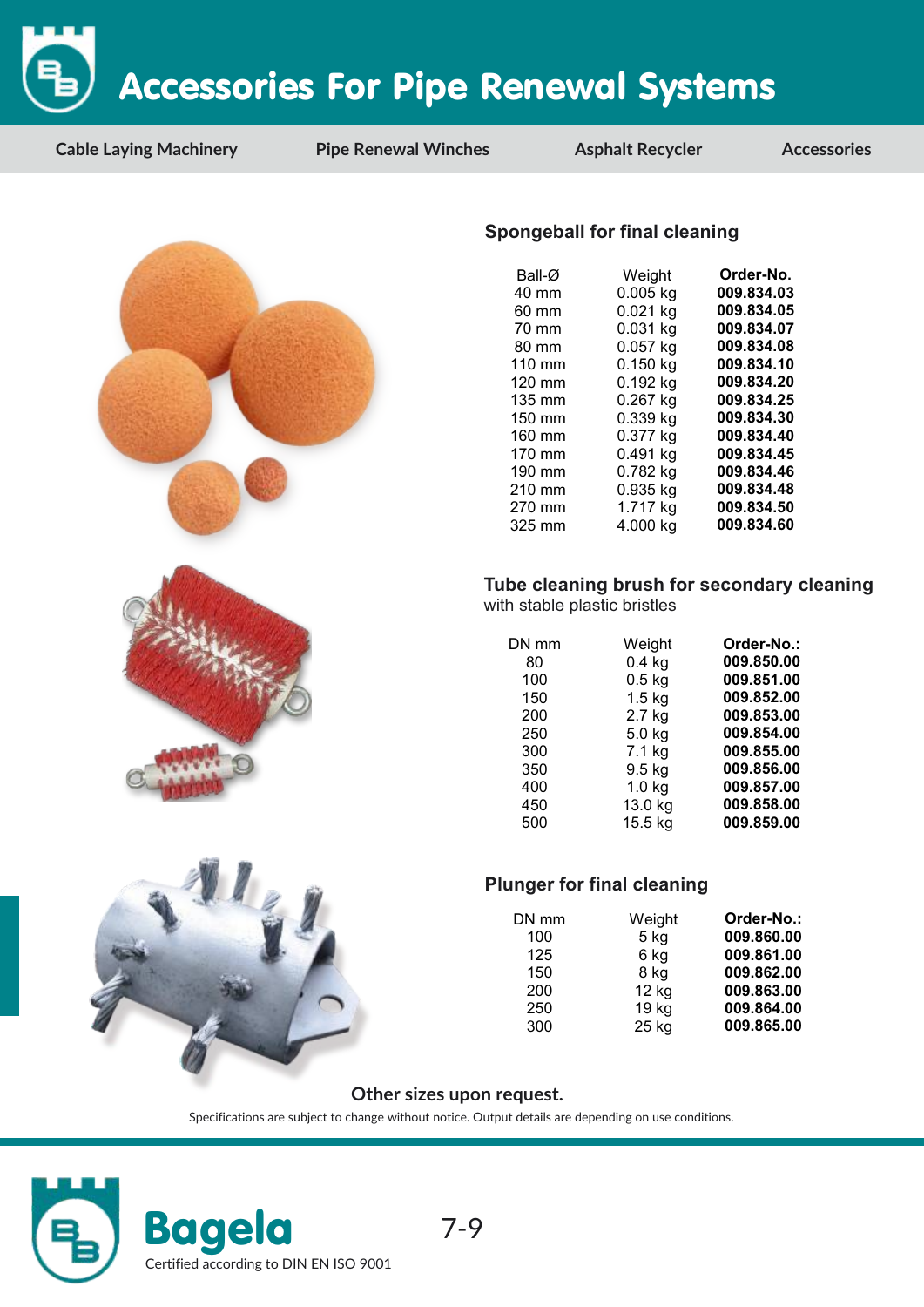**Cable Laying Machines Pipe Renewal Winches Asphalt Recycler Accessories**

#### **Plunger for final cleaning**

rigid version

| DN (mm) | Weight   | Order-No.: |
|---------|----------|------------|
| 100     | $2.5$ kg | 009.870.00 |
| 125     | $3.5$ kg | 009.871.00 |
| 150     | $4.0$ kg | 009.872.00 |
| 200     | 7.0 kg   | 009.873.00 |
| 250     | 12.0 kg  | 009.874.00 |
| 300     | 22.0 kg  | 009.875.00 |
| 350     | 25.0 kg  | 009.876.00 |
| 400     | 33.0 kg  | 009.877.00 |
| 500     | 68.0 kg  | 009.878.00 |
| 600     | 94.0 kg  | 009.879.00 |

### **Plunger for final cleaning**

linked version

| $DN$ (mm) | Weight   | Order-No.: |
|-----------|----------|------------|
| 100       | $2.5$ kg | 009.890.00 |
| 125       | $3.5$ kg | 009.891.00 |
| 150       | $5.5$ kg | 009.892.00 |
| 200       | $6.2$ kg | 009.893.00 |
| 250       | 13.0 kg  | 009.894.00 |
| 300       | 23.5 kg  | 009.895.00 |
| 350       | 26.5 kg  | 009.896.00 |
| 400       | 35.0 kg  | 009.897.00 |
| 500       | 70.0 kg  | 009.898.00 |
| 600       | 96.5 kg  | 009.899.00 |

#### **Scraper**

made of spring steel for removal of hard incrustations

| $DN$ (mm) | Weight   | Order-No.: |
|-----------|----------|------------|
| 100       | $2.5$ kg | 009.800.00 |
| 125       | 4.2 kg   | 009.801.00 |
| 150       | 5.1 kg   | 009.802.00 |
| 200       | $6.5$ kg | 009.803.00 |
| 250       | 11.0 kg  | 009.804.00 |
| 300       | 16.0 kg  | 009.805.00 |
| 350       | 21.2 kg  | 009.806.00 |
| 400       | 26.0 kg  | 009.807.00 |
| 500       | 31.5 kg  | 009.808.00 |
| 600       | 54.0 kg  | 009.809.00 |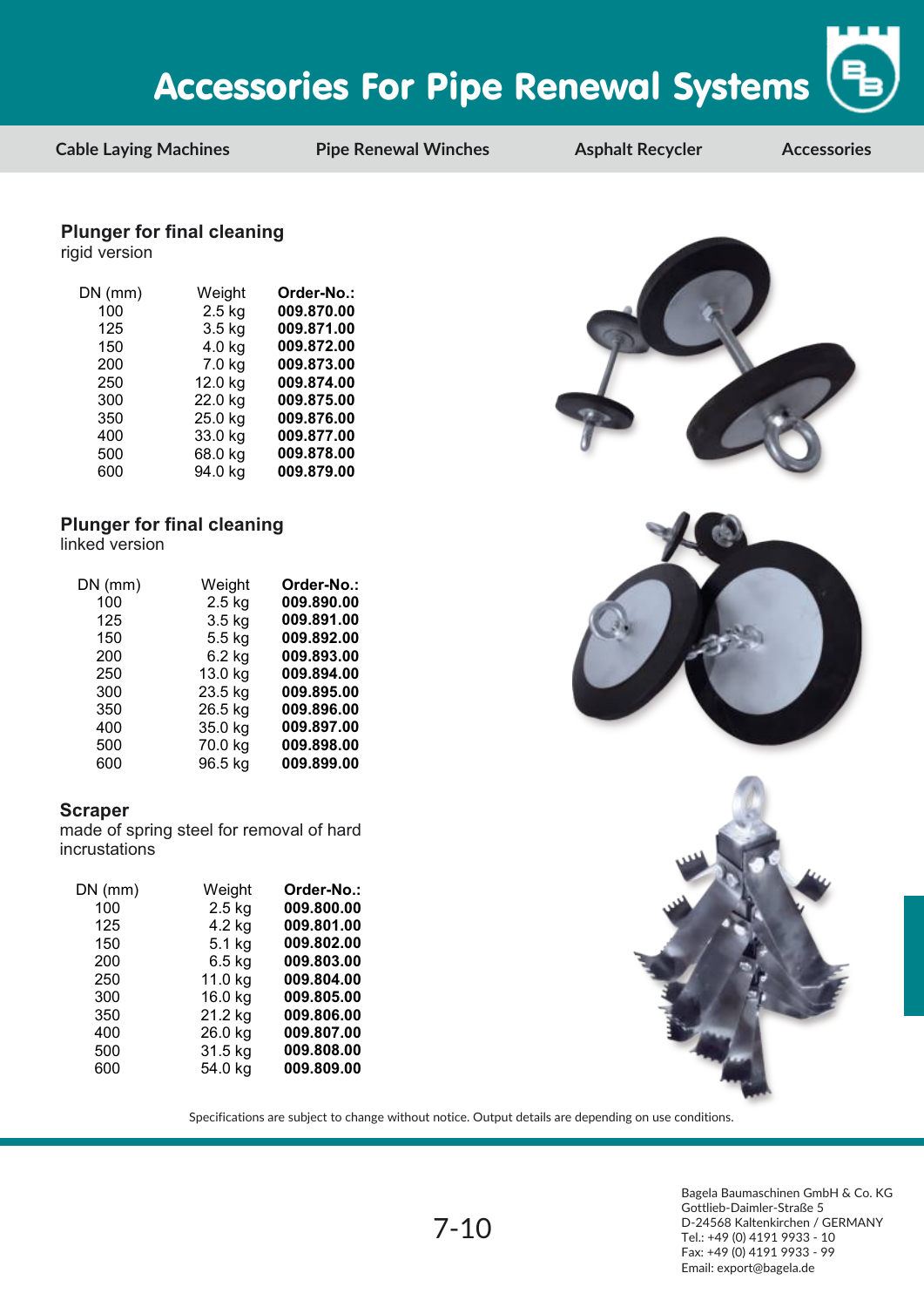**Cable Laying Machinery Pipe Renewal Winches Asphalt Recycler Accessories**



**Tube roller with base plate** galvanized for welding of single lengths and inserting inliners of 300 mm diameter. Carrying load: 300 kg, Weight: 4.0 kg **Order No.: 009.100.00**





**Tube roller jack** galvanized

| Max. Tube- $\varnothing$ | Max. Load | Weight Order-No.   |
|--------------------------|-----------|--------------------|
| $500 \text{ mm}$         | 500 kg    | 11.5 kg 009.409.20 |
| 750 mm                   | 1000 kg   | 29 kg 009.409.30   |

**Tube suspension tackle** for excavator boom, Max. tube dia. 300 mm Gewicht / Weight: 15 kg **Order No.: 004.101.00**



**Tube roller device for welding** Max. tube dia. 400 mm Weight: 9 kg Load: 500kg **Order No.: 009.911.00**

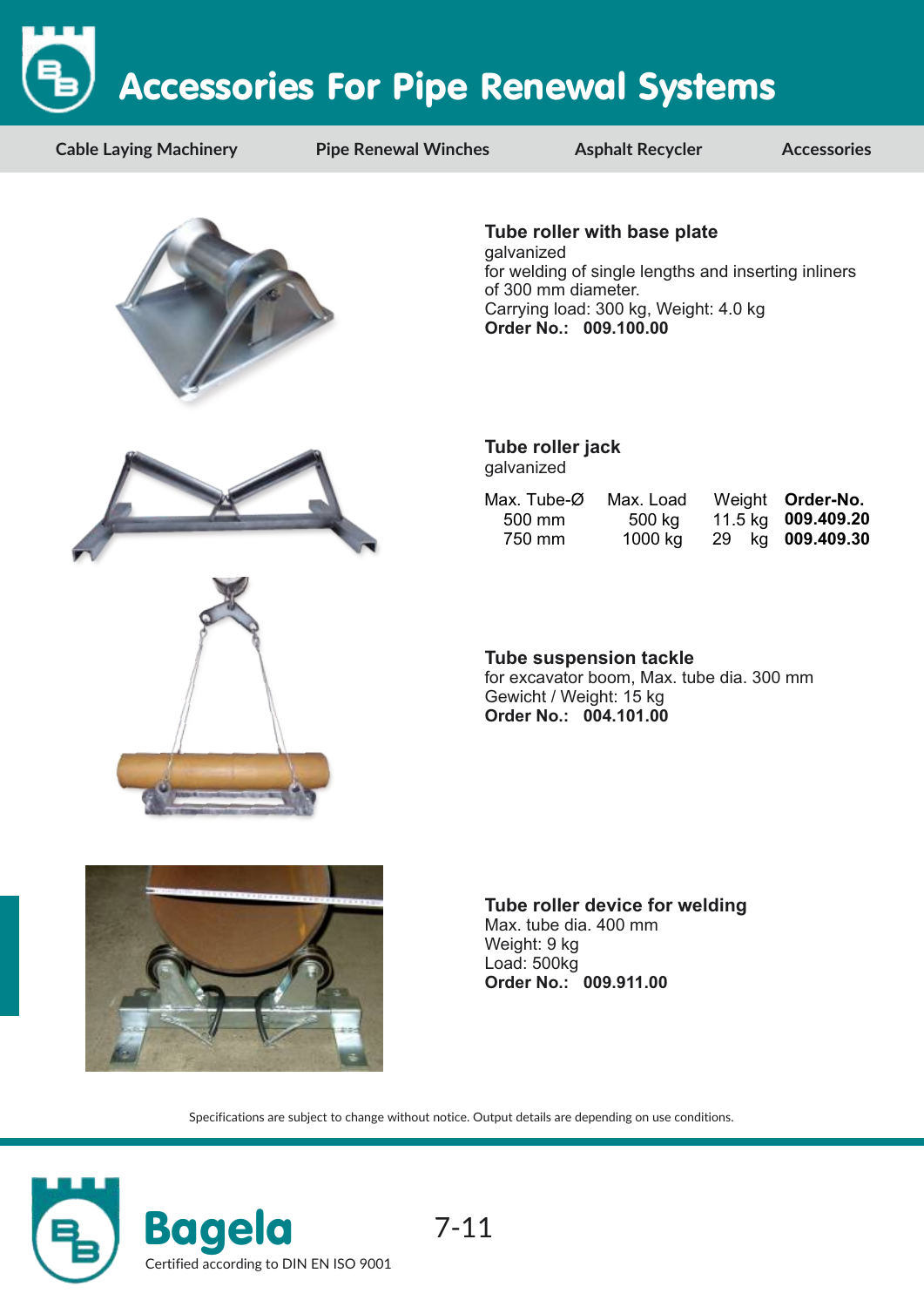

**Cable Laying Machines Pipe Renewal Winches Asphalt Recycler Accessories**

#### **Pulling head for PEHD-Tube**

-without seal-

| Tube-Ø outside   | Clamping range | Order-No.  |
|------------------|----------------|------------|
| $32 \text{ mm}$  | 24-28 mm       | 009.563.04 |
| 40 mm            | $32-36$ mm     | 009.563.06 |
| $50 \text{ mm}$  | 39-47 mm       | 009.563.08 |
| 63 mm            | 49-60 mm       | 009.563.12 |
| 75 mm            | 59-70 mm       | 009.563.14 |
| 90 mm            | 71-85 mm       | 009.563.16 |
| $110 \text{ mm}$ | 87-103 mm      | 009.563.18 |
| $125 \text{ mm}$ | 99-116 mm      | 009.563.20 |
| 140 mm           | 111-130 mm     | 009.563.22 |
| 160 mm           | 127-148 mm     | 009.563.24 |
| 180 mm           | 144-166 mm     | 009.563.26 |
| 200 mm           | 158-184 mm     | 009.563.28 |
| 225 mm           | 178-206 mm     | 009.563.30 |
| 250 mm           | 198-230 mm     | 009.563.36 |

### **Pulling head for PEHD-Tube**

-with seal-

| Tube-Ø outside   | Clamping range | Order-No.  |
|------------------|----------------|------------|
| 32 mm            | 24-28 mm       | 009.563.60 |
| 40 mm            | 32-36 mm       | 009.563.61 |
| $50 \text{ mm}$  | 39-47 mm       | 009.563.62 |
| 63 mm            | 49-60 mm       | 009.563.63 |
| 75 mm            | 59-70 mm       | 009.563.64 |
| 90 mm            | 71-85 mm       | 009.563.65 |
| $110 \text{ mm}$ | 87-103 mm      | 009.563.66 |
| $125 \text{ mm}$ | 99-116 mm      | 009.563.67 |
| 140 mm           | 111-130 mm     | 009.563.68 |
| 160 mm           | 127-148 mm     | 009.563.69 |
| 180 mm           | 144-166 mm     | 009.563.70 |
| 200 mm           | 158-184 mm     | 009.563.71 |
| $225$ mm         | 178-206 mm     | 009.563.72 |
| 250 mm           | 198-230 mm     | 009.563.73 |



Specifications are subject to change without notice. Output details are depending on use conditions.

7-12